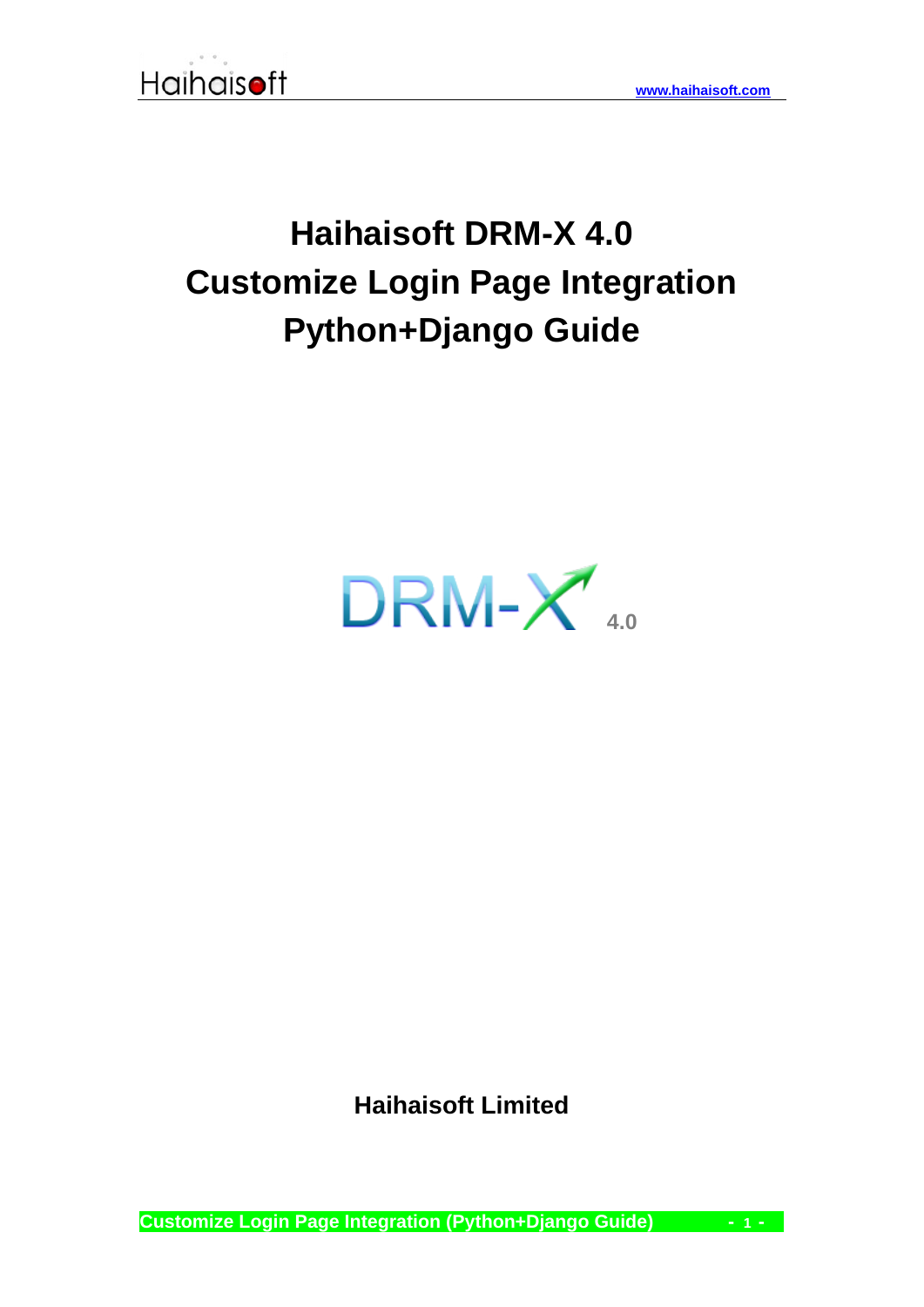## <span id="page-1-0"></span>**Table of Contents**

| WHAT NECESSARY BEFORE INTEGRATION? 3                        |
|-------------------------------------------------------------|
|                                                             |
|                                                             |
|                                                             |
|                                                             |
|                                                             |
| STEP 2. RECEIVE INTEGRATION PARAMETERS IN DRMX/INDEX.JSP  8 |
| STEP 3. CALL THE INTERFACE IN THE DRMX/LOGIN.JSP 9          |
| STEP 4. UPDATE AND OBTAIN LICENSE IN DRMX/LICSTORE.JSP10    |
| STEP 5. SET DRM-X 4.0 WEBSITE INTEGRATION PARAMETERS.  11   |
|                                                             |
| STEP 7. OPEN YOUR CONTENTS PROTECTED BY DRM-X 4.0.  13      |
|                                                             |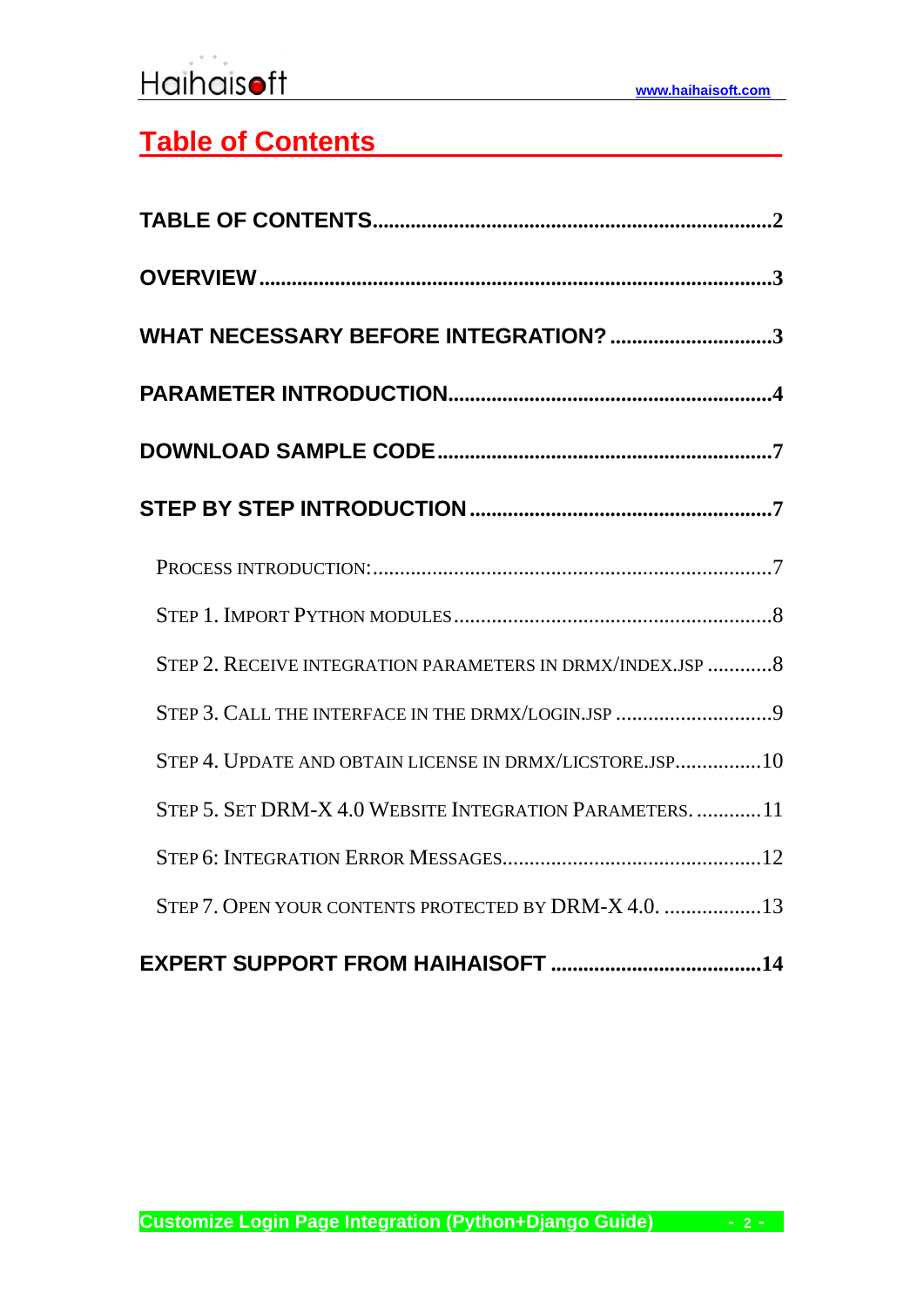## <span id="page-2-0"></span>**Overview**

After custom login page integration, your users just need to register and login on your own website. It will open your website's DRM login window when the user opens your protected content.

For the integration, you need to create a new custom login page or modify your existed login page. It requires some code work. But don't worry, it's very simple.

All that you need to do is to call the **getLicenseRemoteToTableWithVersionWithMac** function. You can get the details about DRM-X 4.0 XML Web Service interface by the link below:<http://4.drm-x.com/haihaisoftLicenseservice.asmx>

## <span id="page-2-1"></span>**What necessary before integration?**

#### **1. DRM-X 4.0 Account**

You need to have a DRM-X 4.0 Premier, Business or Enterprise account before you can integrate with your platform. DRM-X 4.0 personal account users can manage its users on [4.drm-x.com](http://4.drm-x.com/) instead.

Click the link below to see the DRM-X Account Comparison. <http://www.drm-x.com/Fees-Compare-4.0.aspx>

#### **2. User database, custom login page.**

You should setup a database that can store your users' information if you want to integrate with DRM-X 4.0 platform. You also need to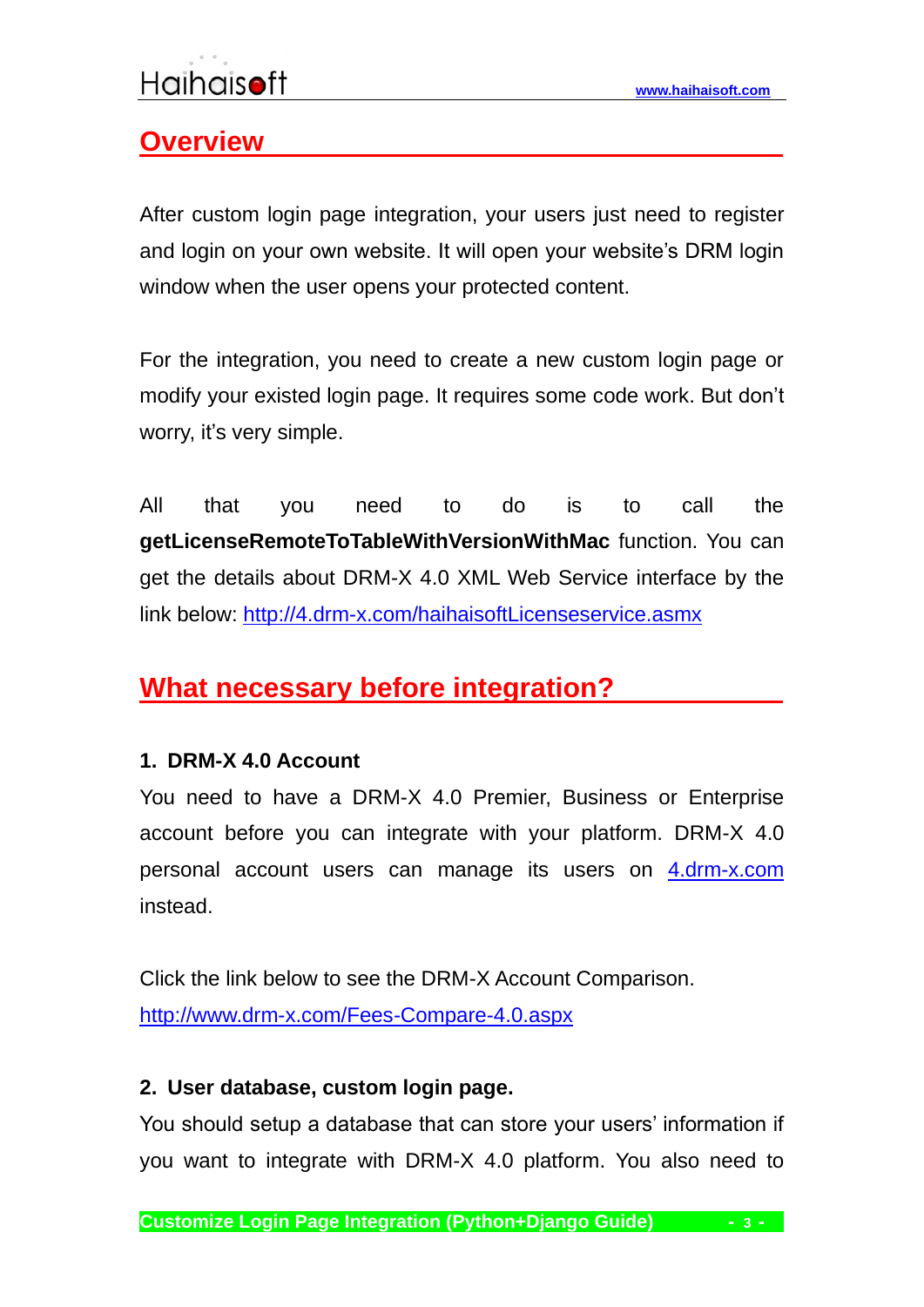<span id="page-3-0"></span>create user custom login page for your users to login.

#### **Parameter Introduction**

The parameter in blue color is required field. You can set the others into 'N/A' (means empty) or enter the correct value.

- **AdminEmail:** your login Email of DRM-X 4.0 Account.
- ⚫ **WebServiceAuthStr:** the Web Service Authenticate String for DRM-X 4.0 web service. The value you set here must be the same with the one on your DRM-X 4.0 account.

#### **Steps to setup:**

- 1. Login your DRM-X 4.0 account.
- 2. Click the **Account Settings** in the left panel and choose the **Website Integration Preferences**, as shown in the screenshot below:

|    | <b>Account Home</b>     | <b>Account Settings</b>     |                                       |
|----|-------------------------|-----------------------------|---------------------------------------|
|    | <b>User Group</b>       | <b>Account Information</b>  | Preferences                           |
|    | License Profile         | <b>Contact Information</b>  | <b>Payment Preferences</b>            |
|    | <b>Rights</b>           | <b>Change Password</b>      | <b>Currency Preferences</b>           |
|    | <b>Users</b>            | <b>Notification</b>         | Website Integration Preferences       |
| íí | <b>Reports</b>          | <b>Renew Service</b>        | <b>End User Settings</b>              |
| ю. | <b>Account Settings</b> | Select another package here | Manage Blacklist                      |
|    | <b>Protect File</b>     |                             | <b>Force Use Latest Xvast Browser</b> |

3. Select **Custom login page integration** and enter the **Web Service Authenticate String**. As shown in the screenshot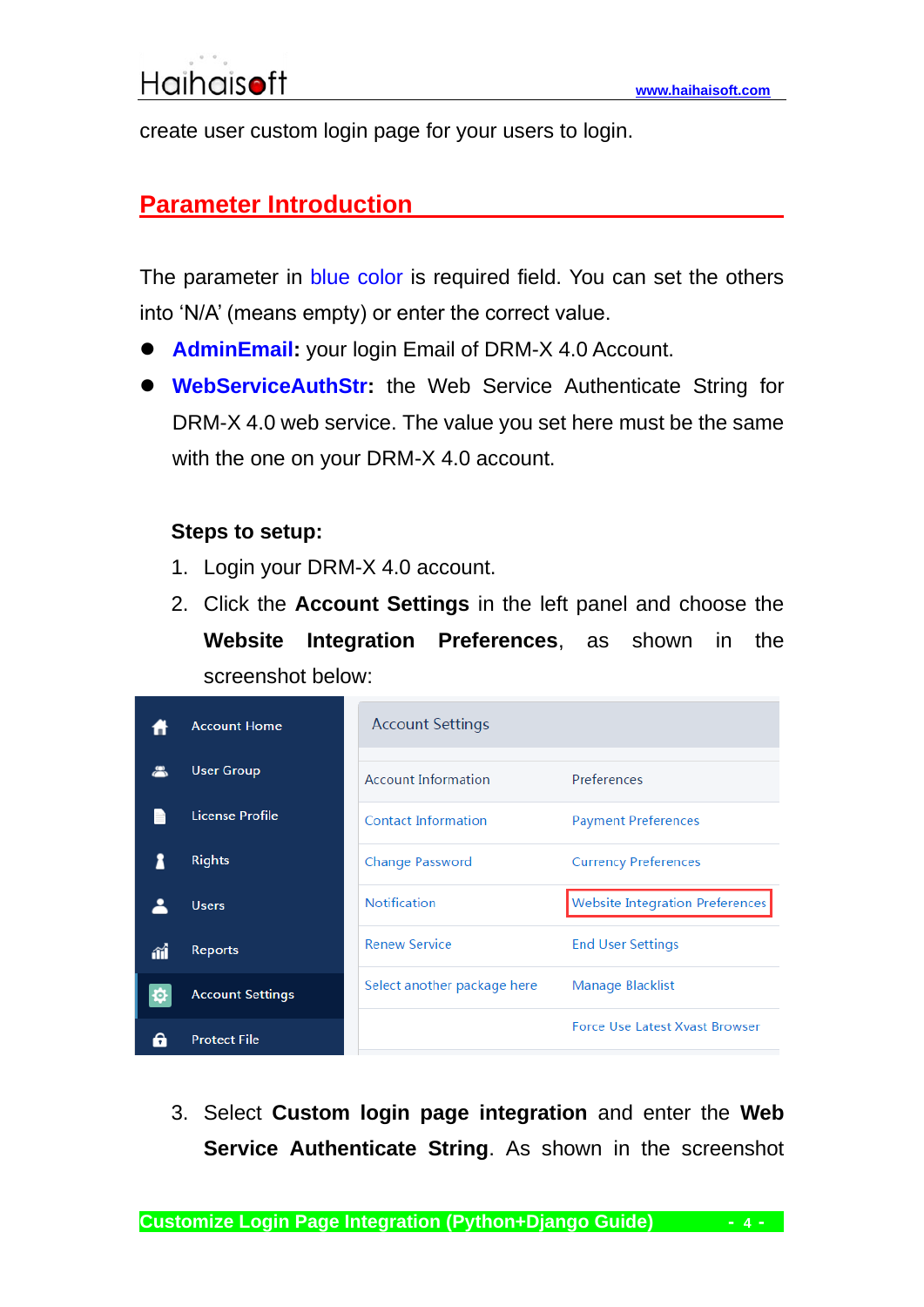

below:

| Profile - Website Integration Preferences                                                                                                                                                                                                                                                                                                                                                                                                                  |                               |  |  |
|------------------------------------------------------------------------------------------------------------------------------------------------------------------------------------------------------------------------------------------------------------------------------------------------------------------------------------------------------------------------------------------------------------------------------------------------------------|-------------------------------|--|--|
| <b>Integration Method: Integration Help</b>                                                                                                                                                                                                                                                                                                                                                                                                                |                               |  |  |
| ○ Synchronize user integration                                                                                                                                                                                                                                                                                                                                                                                                                             | Custom login page integration |  |  |
| Note: Synchronize user integration is synchronize your website users to DRM-X.com your user. We<br>protect the password with strong encryption. It's secure and easy. (Recommend for most users)<br>Custom login page integration is when user acquiring license, it will pop up your website DRM<br>login window to acquire license. It requires you create a new DRM login page. It requires more<br>code work. (Not Recommend, only for advanced users) |                               |  |  |
| Please set a Web Service Authentication String for DRM-X web service (DRM-X need you provide this<br>string to access DRM-X web service.)                                                                                                                                                                                                                                                                                                                  |                               |  |  |
| 123qwe                                                                                                                                                                                                                                                                                                                                                                                                                                                     |                               |  |  |
| <b>Please enter License URL(Must begin with http:// or https://)</b> (License URL is the url used by pop window<br>when acquiring license)                                                                                                                                                                                                                                                                                                                 |                               |  |  |
|                                                                                                                                                                                                                                                                                                                                                                                                                                                            |                               |  |  |
| <b>Submit</b><br>Cancel                                                                                                                                                                                                                                                                                                                                                                                                                                    |                               |  |  |

4. Click the **Submit** button below and you will get the message shown on the picture below:



**GroupID:** the ID of your Group created in your DRM-X 4.0 account. You can find GroupID value in Users Group of DRM-X 4.0 Account.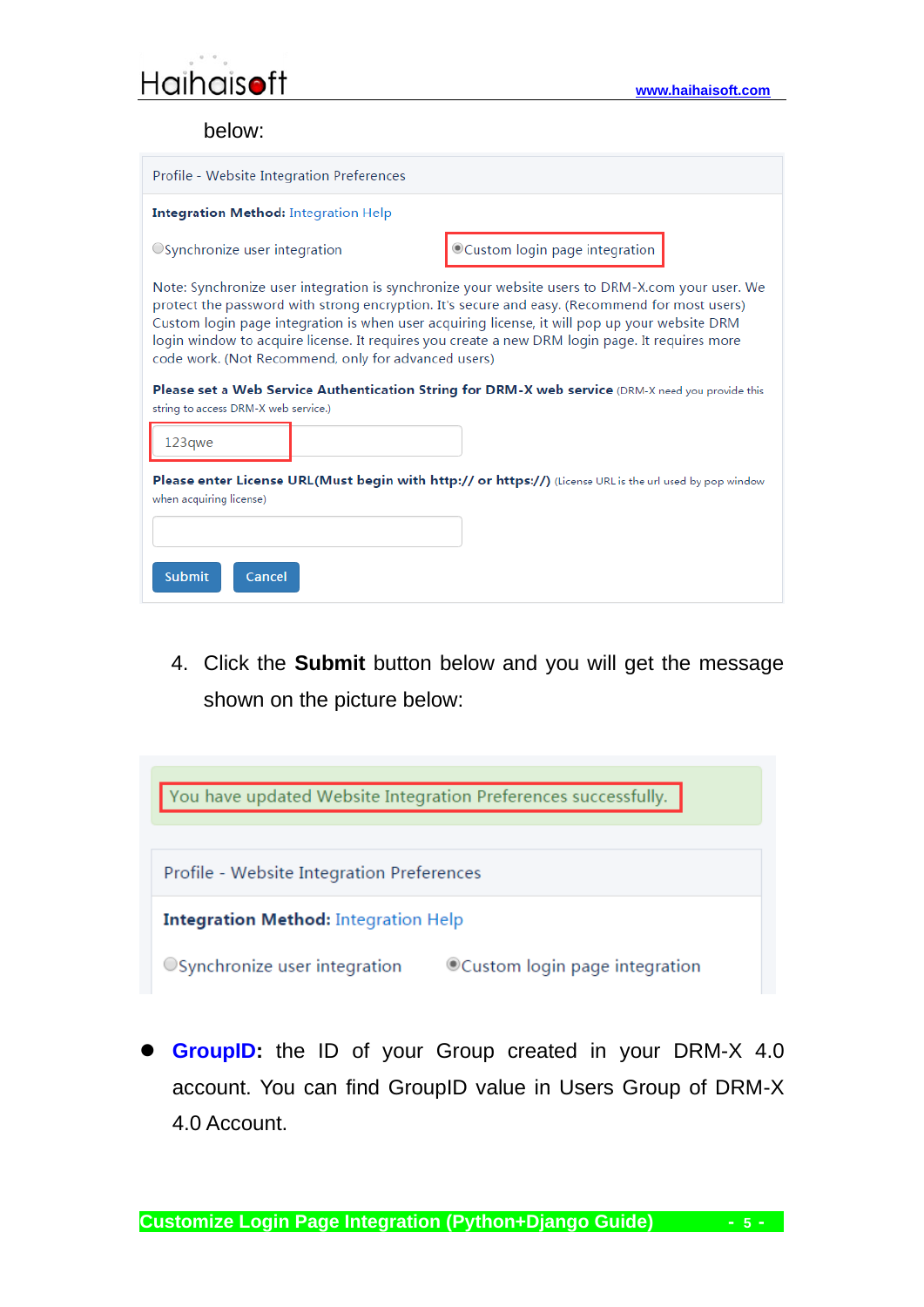

Note: in the code you just need to enter one Group ID, and the users signed up on your website will be added into group directly. You can manually change the group they belong to in your DRM-X 4.0 account if you want.

- ⚫ **UserLoginName:** the username or unique UserID in your user database.
- ⚫ **UserFullName**: the Full Name of User. This parameter is option. You can leave this UserFullName parameter to blank, or just set it value to N/A.
- **ProfileID:** the ID of the license profile you create on DRM-X 4.0. DRM-X 4.0 provides this parameter.
- ⚫ **ClientInfo:** the basic client information of your users. DRM-X 4.0 provides this parameter.
- **RightsID:** the ID of rights that you created in your DRM-X 4.0 Accounts. DRM-X 4.0 provides this parameter.
- **IP:** IP address of your user which acquire license. You must return user's correct IP address.
- ⚫ **Platform:** the operating system of end user. DRM-X will return value: Windows XP, Windows Vista, Windows 7, Windows 8, Windows 10, Mac or Android, and so on.
- ⚫ **ContentType:** the type of protected content, DRM-X 4.0 will return Audio/Video or PDF.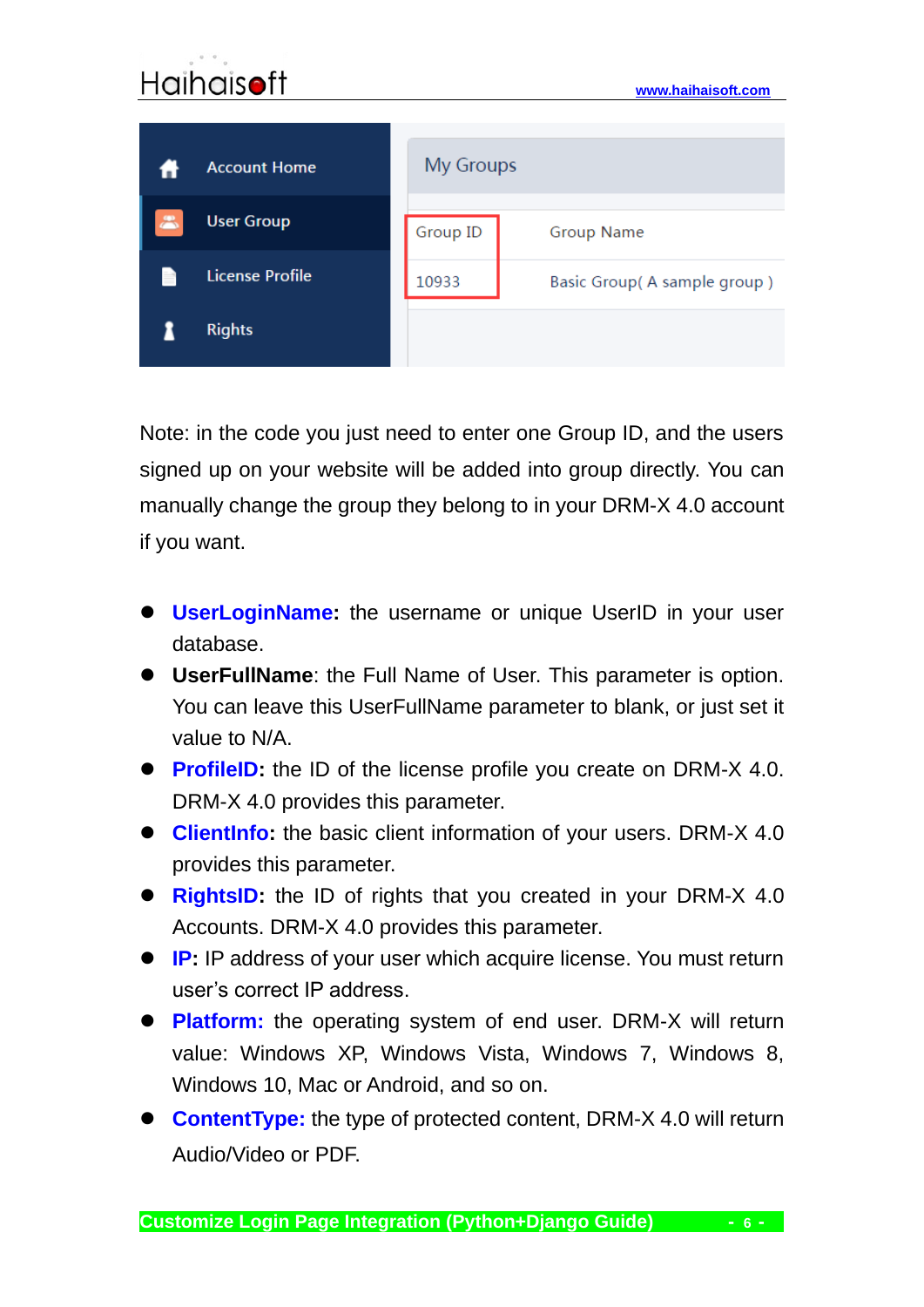- ⚫ **Version:** Xvast browser version, DRM-X 4.0 provides this parameter.
- ⚫ **yourproductid:** the ProductID in your system, please set it in License Profile.
- **Mac:** Mac address of the current user's device.

#### <span id="page-6-0"></span>**Download Sample Code**

You can download the sample pages by clicking the link below: Standard integration code: **[http://www.drm-x.com/download/DRM-X\\_4.0\\_Integration/](http://www.drm-x.com/download/DRM-X_4.0_Integration/DRM-X4.0_Python-Django_Integration_Code.zip)**

**[DRM-X4.0\\_Python-Django\\_Integration\\_Code.zip](http://www.drm-x.com/download/DRM-X_4.0_Integration/DRM-X4.0_Python-Django_Integration_Code.zip)**

#### <span id="page-6-1"></span>**Step by Step Introduction**

#### <span id="page-6-2"></span>**Process introduction:**

- 1. The user first accesses the drmx/index.jsp and obtains the necessary parameters from the DRM-X 4.0 server. If the user has logged in to the website, the second login step can be omitted, and the user's login information can be directly obtained and verify the user's order.
- 2. The drmx/login.jsp performs some business verification, such as verifying the user name and password, and verifying whether the user has purchased this course.
- 3. After the verification is passed, you need to call the DRM-X 4.0 interface method, such as checking whether the user exists (CheckUserExists) and adding users (AddNewUser), etc.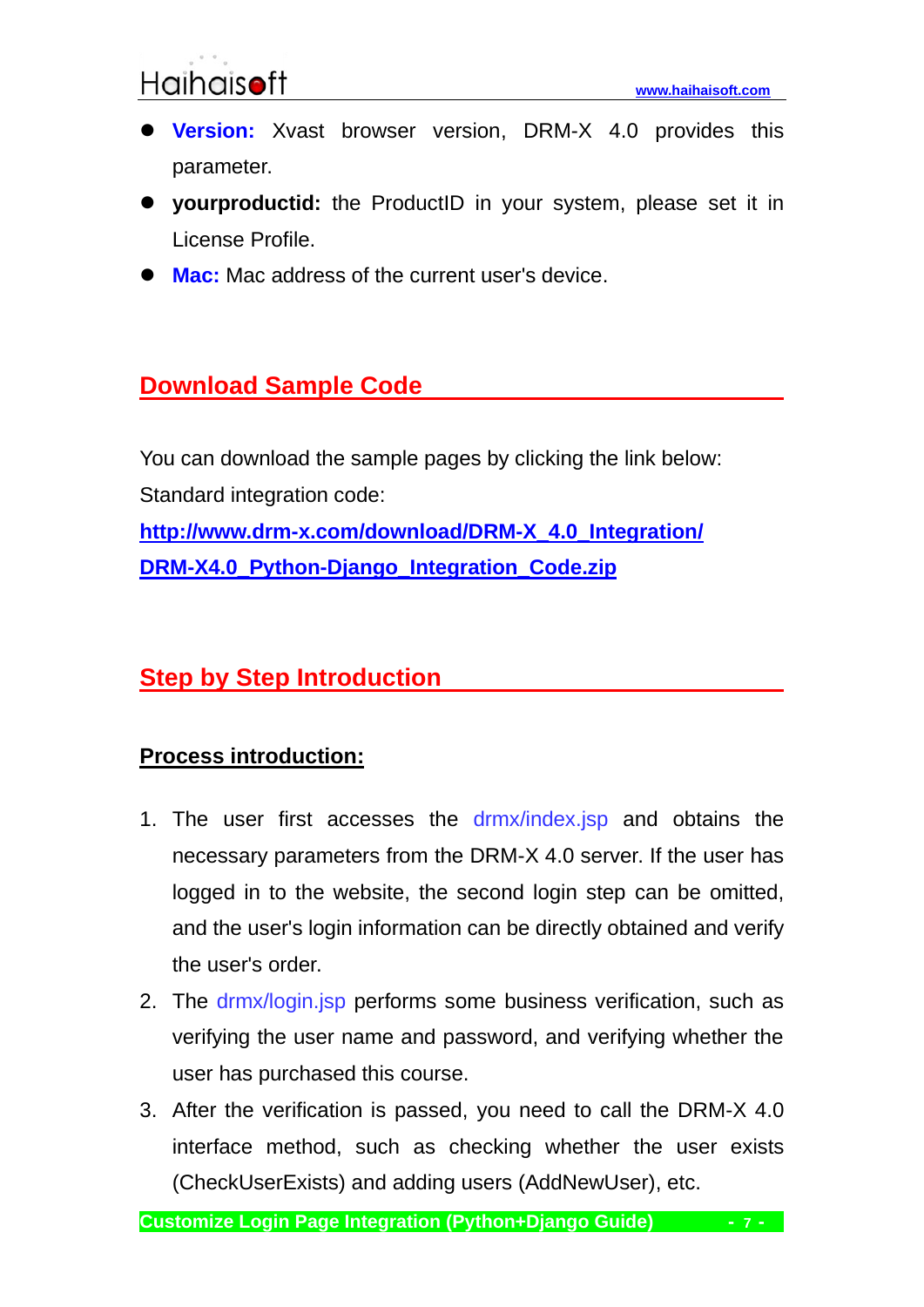4. Then direct to drmx/licstore.jsp to call updating Rights and obtain license method. (UpdateRightWithDisableVirtualMachine and getLicenseRemoteToTableWithVersionWithMac).

(Note: The above process is described in accordance with the sample code and is for reference only. You can create different processes according to your own needs, but the method of calling the interface is the same. )

Tips: The integrated URL cannot be accessed directly. You need to use the Xvast browser to open the encrypted file, and the browser will be directed to the integrated page you set. Please read the fifth step for setting.

#### <span id="page-7-0"></span>**Step 1. Import Python modules**

This sample code uses the Django framework for integration. The Django modules referenced in the integration code are "render" and "redirect".

And the third-party module of Python: zeep, we use the zeep module to call the XML Web Service interface of DRM-X 4.0.

```
from django.shortcuts import render, redirect
from zeep import Client
```
#### <span id="page-7-1"></span>**Step 2. Receive integration parameters in drmx/index.jsp**

The drmx/index.jsp is the URL in the website integration settings. Here you need to receive some integration parameters returned from the Xvast browser, and use cookies or session to store these parameters.

The received parameters includes profileid, clientinfo, rightsid, yourproductid, platform, contenttype, version, return\_url and mac. The sample code is as follows: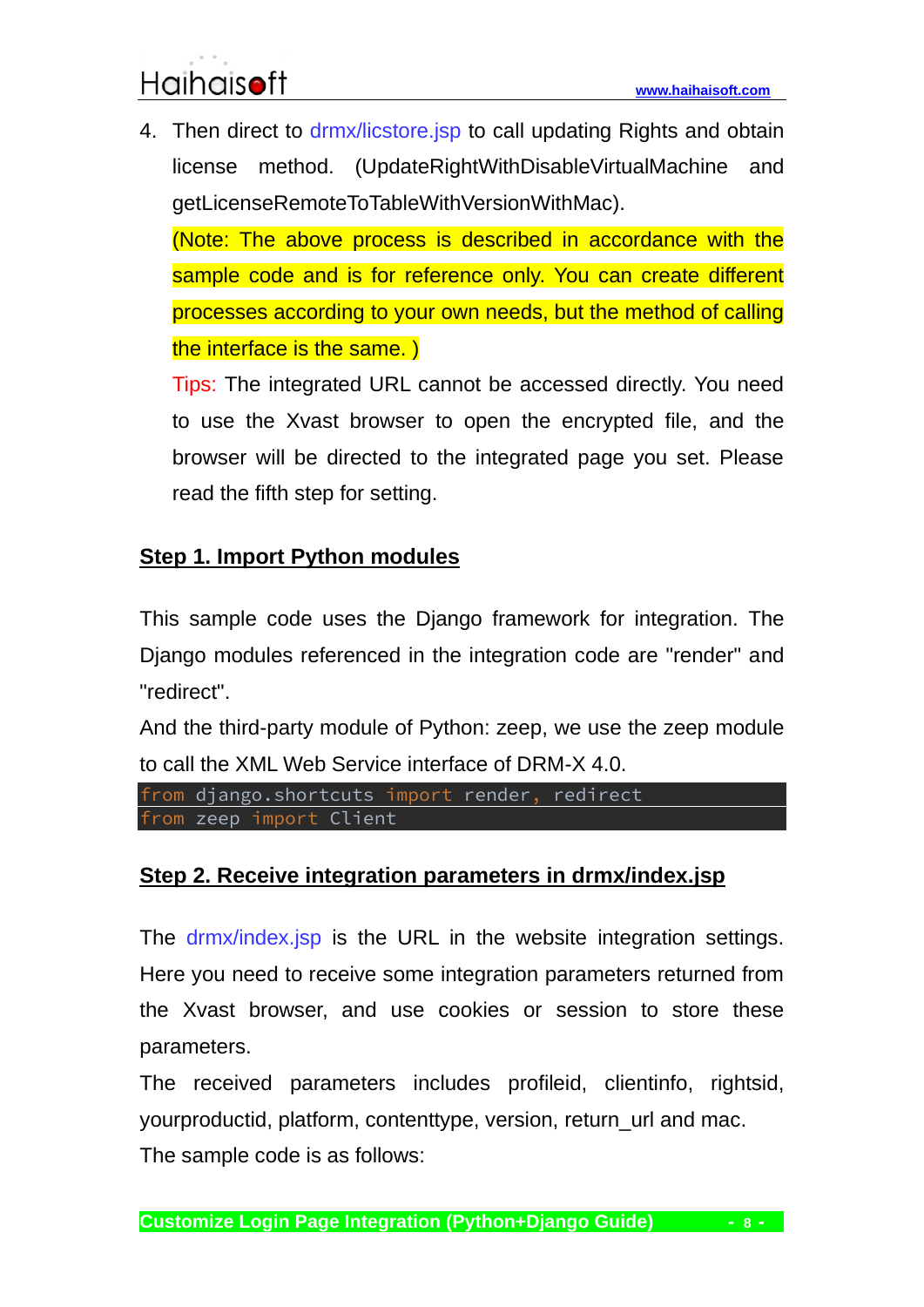If the user has logged in to your website, the user does not need to login again, you can get the user's login information in the drmx/index.jsp or drmx/login.jsp, and verify whether the user has purchased the course, and then be directed to the login route according to the verification result, or prompt the user has not purchased Courses and other information.

If the user is not logged in to the website, the user login page will be displayed, and the login form is POST to the drmx/login.jsp to verify the user login and user order. After the verification is passed, the interface function provided by DRM-X 4.0 will be called and the license will be obtained.

#### <span id="page-8-0"></span>**Step 3. Call the interface in the drmx/login.jsp**

After the user passes the login verification and business logic verification, you need to call some interfaces provided by DRM-X 4.0.

For the detailed calling process of these methods, please refer to the sample code we provide. We have listed the parameters required for calling the interface in the code.

1. **CheckUserExists**: Check whether the user exists.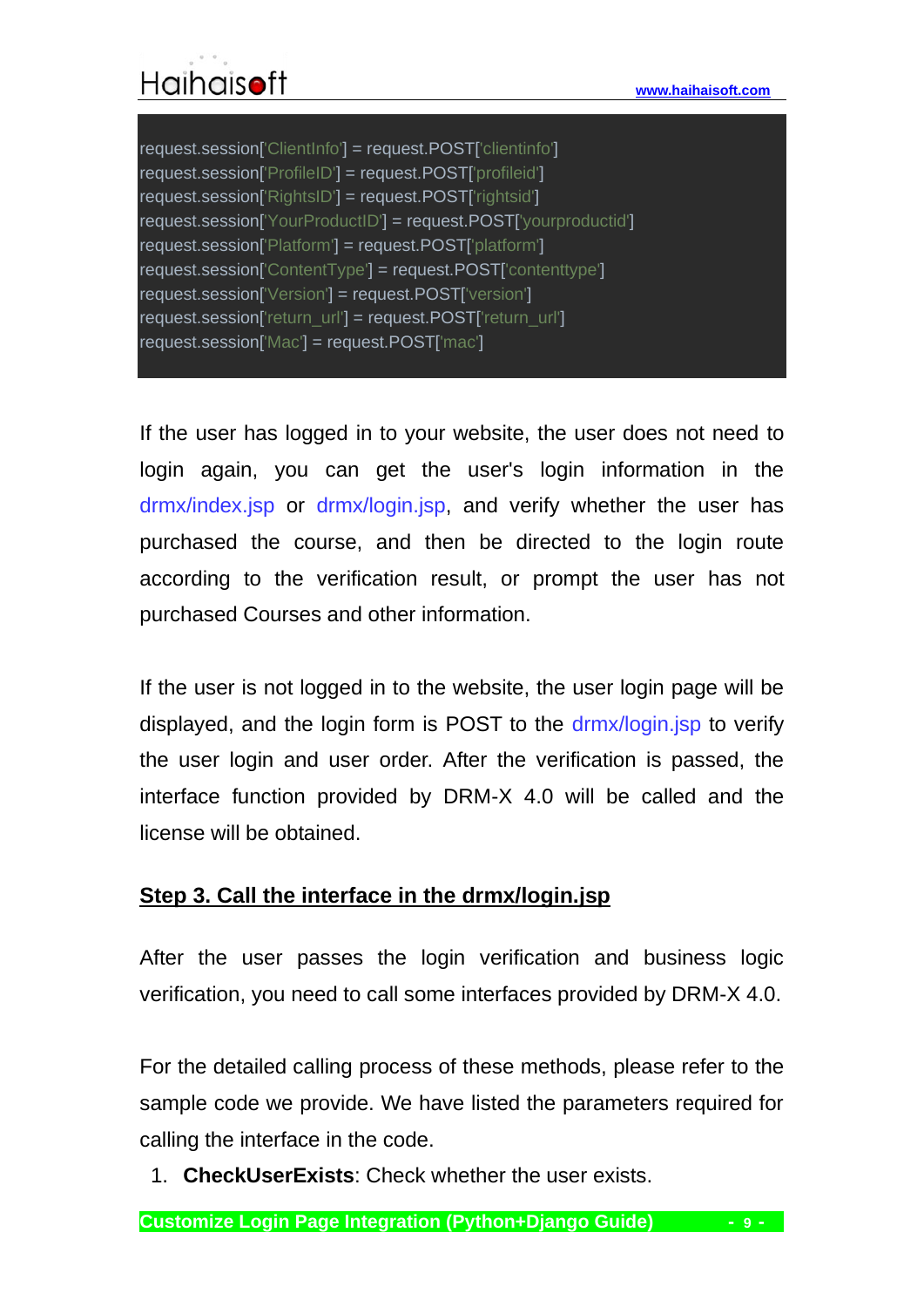2. **AddNewUser**: If the user does not exist, call the AddNewUser method.

After the interface method is executed, visit the obtain license and license storage page.

#### <span id="page-9-0"></span>**Step 4. Update and obtain license in drmx/licstore.jsp**

Call [UpdateRightWithDisableVirtualMachine](4.drm-x.com/haihaisoftlicenseservice.asmx?op=UpdateRightWithDisableVirtualMachine) in drmx/licstore.jsp Update the Rights settings for which the user will obtain a license. For example, the validity period of the license (ExpirationAfterFirstUse), or the user's information is displayed on the encrypted file through the watermark (WatermarkText).

And then call the [getLicenseRemoteToTableWithVersionWithMac](http://4.drm-x.com/haihaisoftlicenseservice.asmx?op=getLicenseRemoteToTableWithVersionWithMac) method to request the DRM-X 4.0 server to send the license.

Note: The route to store the license must start with licstore, which can be licstore.php, licstore.asp or licstore.jsp. Only these route names can be recognized by Xvast.

For detailed license code, please refer to the sample code we provide.

After calling the interface method for obtaining a license, if there is no program error, you will get a license or license error message. If the license has an error message, you can use the following code to judge:

licError = drmx\_license.find('<div id="License\_table\_DRM-x4" style="display:none;">') if licError == -1: return redirect('licerror.jsp?lic='+drmx\_license+'&msg='+drmx\_message)

For details about what the license error messages include, please refer to [Step 6.](#page-11-0)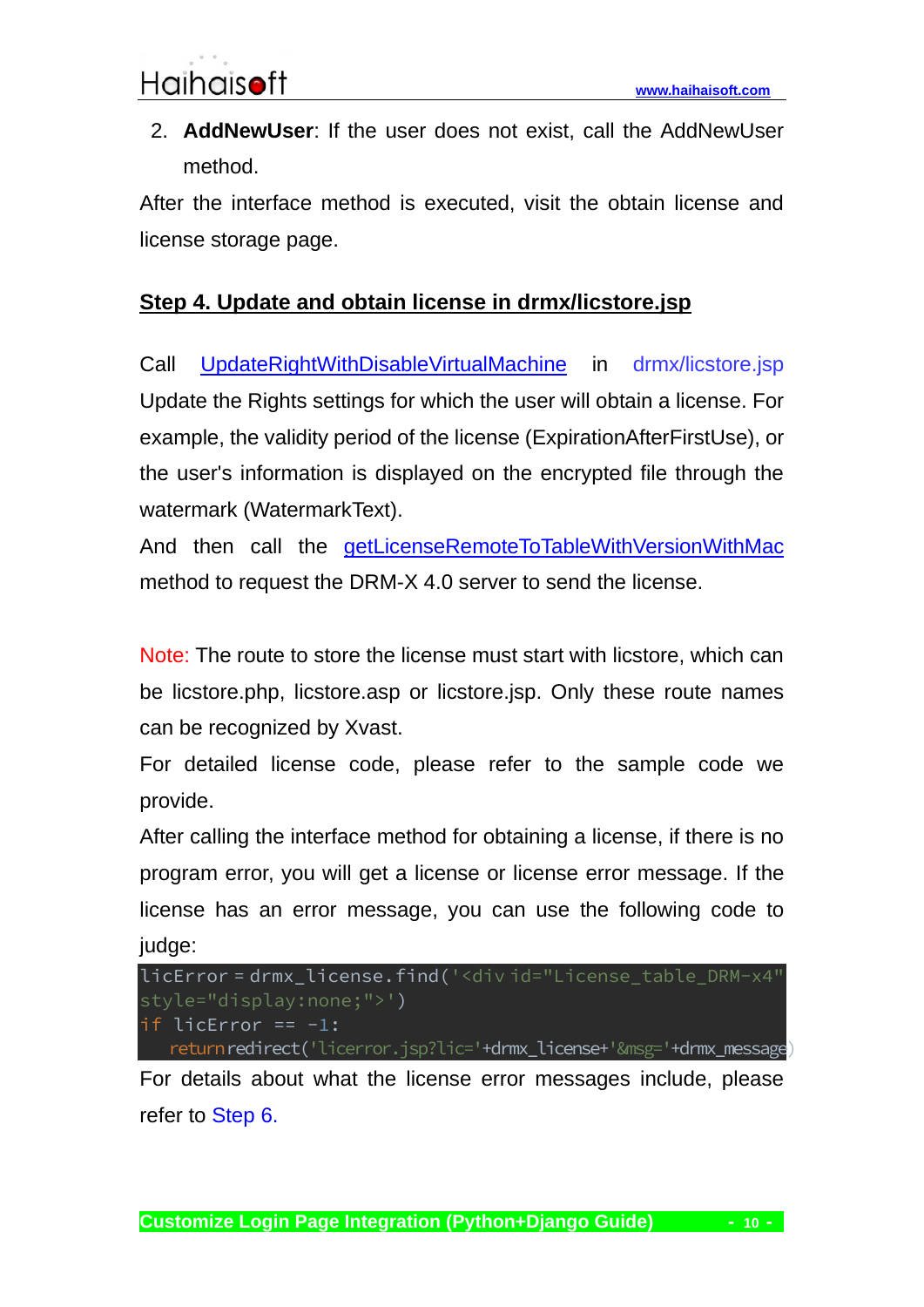#### <span id="page-10-0"></span>**Step 5. Set DRM-X 4.0 Website Integration Parameters.**

#### **Steps to setup:**

- 1. Login your **DRM-X 4.0 account**.
- 2. Click the **Account Settings** in the left panel and choose the **Website Integration Preferences**, as shown in the screenshot below:

|    | <b>Account Home</b>     | <b>Account Settings</b>     |                                        |
|----|-------------------------|-----------------------------|----------------------------------------|
|    |                         |                             |                                        |
|    | <b>User Group</b>       | <b>Account Information</b>  | Preferences                            |
|    | License Profile         | <b>Contact Information</b>  | <b>Payment Preferences</b>             |
|    | <b>Rights</b>           | <b>Change Password</b>      | <b>Currency Preferences</b>            |
|    | <b>Users</b>            | <b>Notification</b>         | <b>Website Integration Preferences</b> |
| îĺ | <b>Reports</b>          | <b>Renew Service</b>        | <b>End User Settings</b>               |
|    | <b>Account Settings</b> | Select another package here | Manage Blacklist                       |
|    |                         |                             |                                        |
|    | <b>Protect File</b>     |                             | <b>Force Use Latest Xvast Browser</b>  |

3. Select **Custom login page integration** and enter the URL of your customized page. As shown in the screenshot below: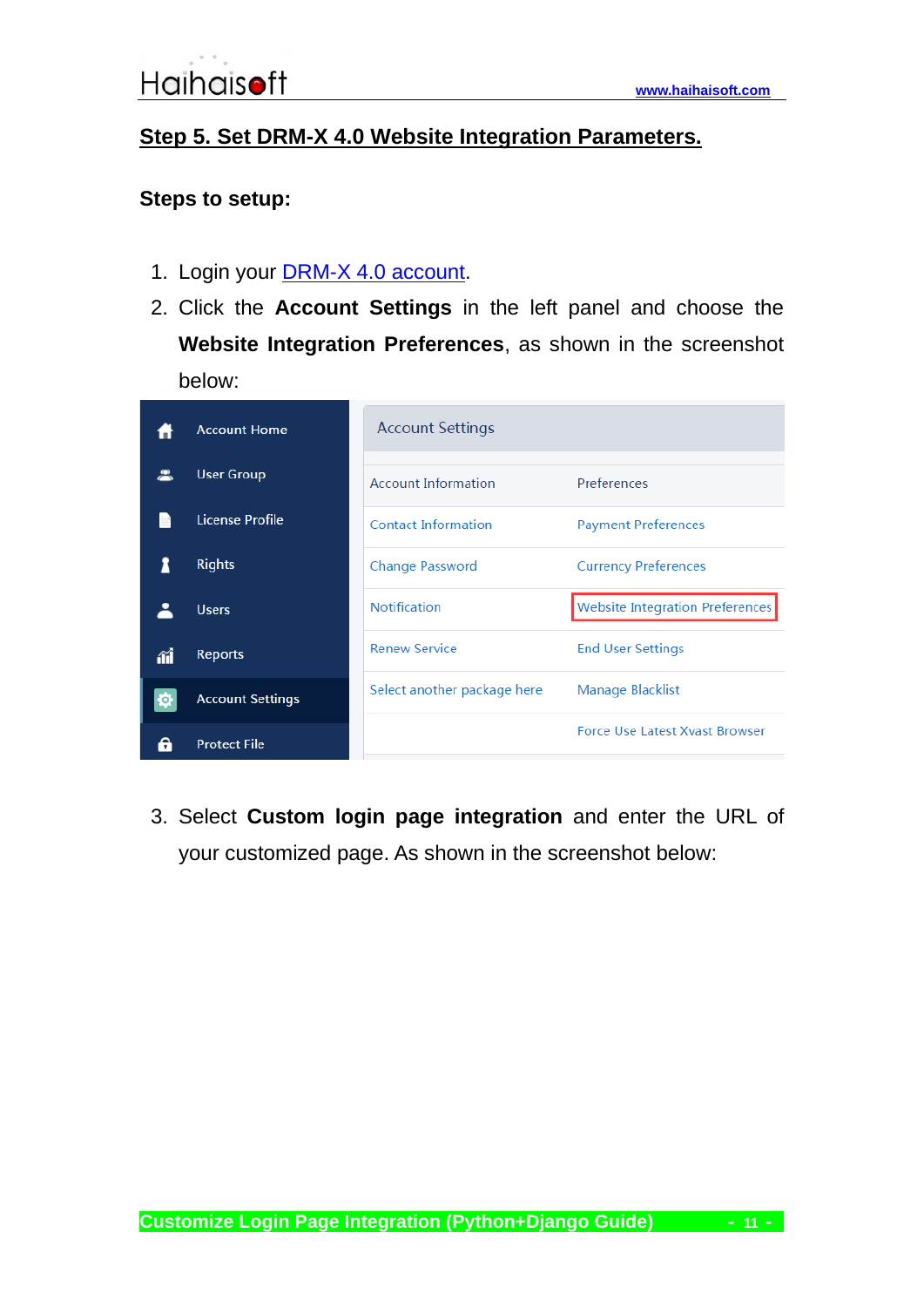|  | Haihaisoft |  |
|--|------------|--|
|  |            |  |

| Profile - Website Integration Preferences                                                                                                                                                                                                                                                                                                                                                                                                                                                                                                                                                               |                                 |  |  |
|---------------------------------------------------------------------------------------------------------------------------------------------------------------------------------------------------------------------------------------------------------------------------------------------------------------------------------------------------------------------------------------------------------------------------------------------------------------------------------------------------------------------------------------------------------------------------------------------------------|---------------------------------|--|--|
| <b>Integration Method:</b> Integration Help                                                                                                                                                                                                                                                                                                                                                                                                                                                                                                                                                             |                                 |  |  |
| ○ Synchronize user integration                                                                                                                                                                                                                                                                                                                                                                                                                                                                                                                                                                          | ● Custom login page integration |  |  |
| Note: Synchronize user integration is synchronize your website users to DRM-X.com your user. We<br>protect the password with strong encryption. It's secure and easy. (Recommend for most users)<br>Custom login page integration is when user acquiring license, it will pop up your website DRM login<br>window to acquire license. It requires you create a new DRM login page. It requires more code work. (Not<br>Recommend, only for advanced users)<br>Please set a Web Service Authentication String for DRM-X web service (DRM-X need you provide this string to<br>access DRM-X web service.) |                                 |  |  |
| 39380dr4x                                                                                                                                                                                                                                                                                                                                                                                                                                                                                                                                                                                               |                                 |  |  |
| Please enter License URL(Must begin with http:// or https://) (License URL is the url used by pop window when<br>acquiring license)                                                                                                                                                                                                                                                                                                                                                                                                                                                                     |                                 |  |  |
| http://127.0.0.1:8000/drmx/index.jsp                                                                                                                                                                                                                                                                                                                                                                                                                                                                                                                                                                    |                                 |  |  |
| <b>Submit</b><br>Cancel                                                                                                                                                                                                                                                                                                                                                                                                                                                                                                                                                                                 |                                 |  |  |

4. Click the **Submit** button below and you will get the message shown on the picture below:



#### <span id="page-11-0"></span>**Step 6: Integration Error Messages**

When you integrate DRM-X 4.0 with your website, it may return some error messages. You should write code check the returned error messages and displays the error messages properly to end users. It will help you and your users identify the error easily. For example: Exceed Bind Number, License Profile doesn't exists, User Group doesn't exists, License Rights doesn't exists and Rights Expired.

1. Content Provider has insufficient funds in DRM-X 4.0 platform.

**Customize Login Page Integration (Python+Django Guide) - 12 -**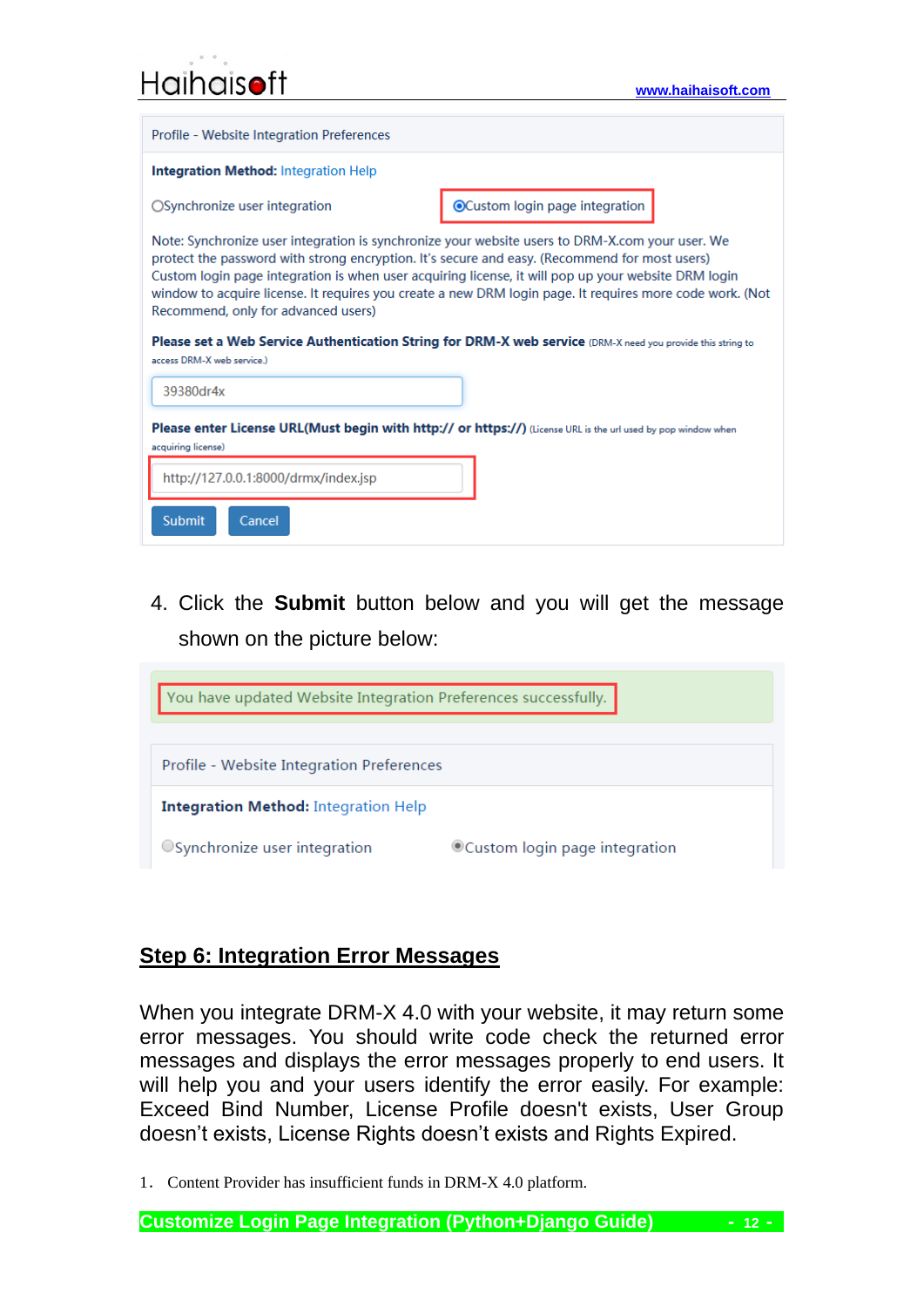Message = "Your remain fund is not enough to pay monthly fee. Please add fund to your DRM-X account. For more information, please visit: http://www.drm-x.com" License Return "ERROR:ADMIN\_NO\_MONEY"

- 2. The Rights have expired, the expiration date is less than the current date. Message = "ERROR:RIGHTS EXPIRED" License Return "No License"
- 3. Exceeded hardware combined number Message = "Sorry, you can only acquire license in "  $&$  AllowBindNum  $&$  " computers. Please contact your content owner for details." License Return "ERROR:EXCEED\_BIND"
- 4. Common Returned Message

Message = "Webmaster doesn't have the User Group or you don't have permission to access this User Group. Please contact your webmaster for details."

Content provider doesn't have this user group, or you don't have permission to access to this User Group.

Message = "Webmaster doesn't have this Rights or you don't have permission to acquire this rights. Please contact your webmaster for details."

Content owner doesn't have this License Rights, or you don't have permission to acquire this Rights.

Message = "Webmaster hasn't encrypt this file or you don't have permission to acquire license. Please contact your webmaster for details."

Content owner hasn't encrypted this file (The License Profile does not exist ), or you don't have permission to acquire this License Profile.

5. Website Integration Preferences error. License Return "Your XML web service login info is not correct. Please check your AdminEmail and WebServiceAuthStr settings."

For detailed error handling, please refer to the sample code we provide.

#### <span id="page-12-0"></span>**Step 7. Open your contents protected by DRM-X 4.0.**

Congratulations! The integration has been done. When the users open your encrypted content, it will open the custom login page.